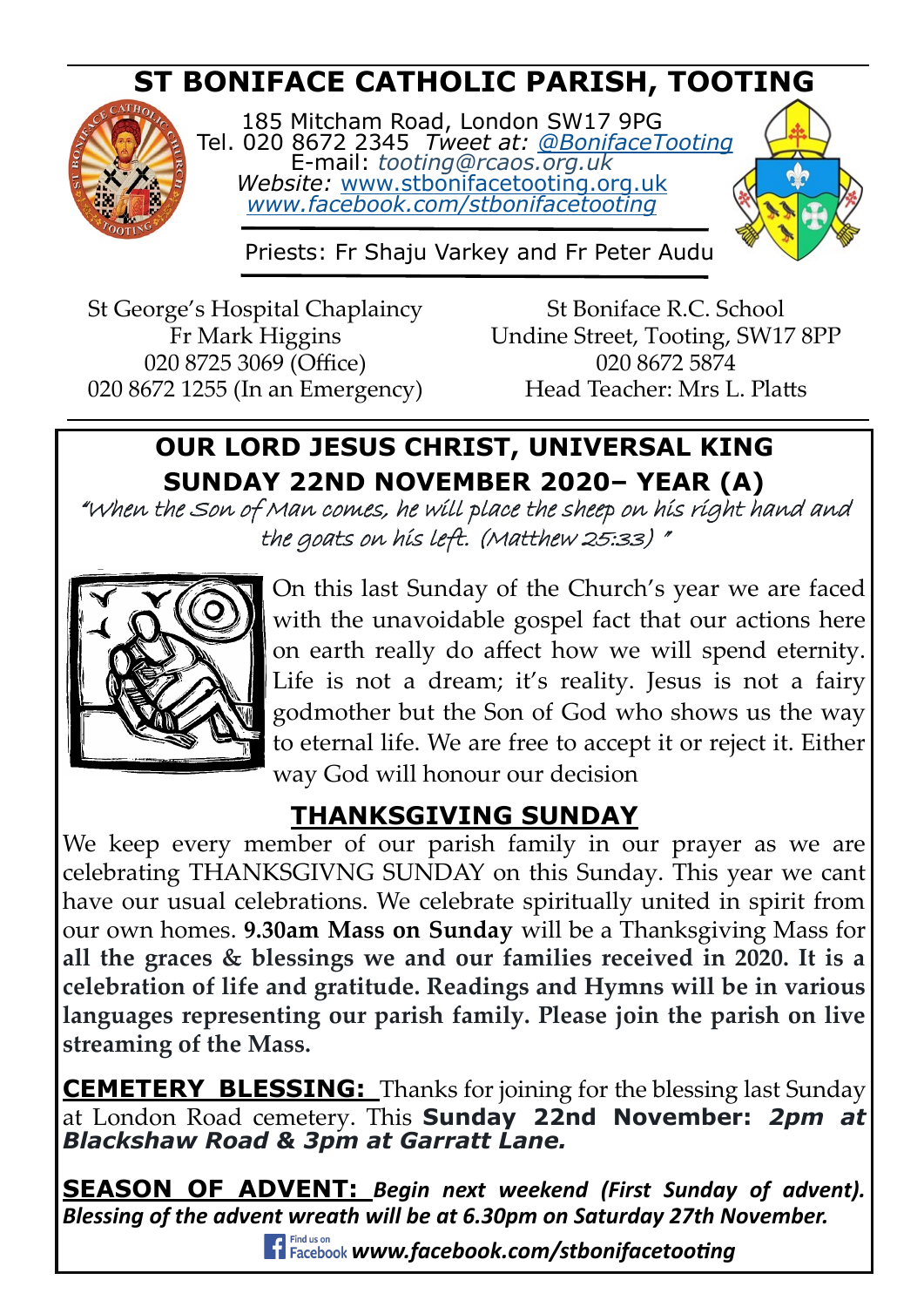### **ENTRANCE ANTIPHON**

*How worthy is the Lamb who was slain, to receive power and divinity, and wisdom and strength and honour. To him belong glory and power for ever and ever.*

### **CONFITEOR / I CONFESS**

I confess to almighty God

and to you, my brothers and sisters,

that I have greatly sinned

In my thoughts and in my words,

In what I have done

And in what I have failed to do,

Through my fault

Through my fault

through my most grievous fault;

Therefore I asked blessed Mary ever-Virgin,

All the Angels and Saints,

And you my brothers and sisters,

To pray for me to the Lord our God.

### **THE GLORIA**

Glory to God in the highest, and on earth peace to people of good will. We praise you, we bless you, we adore you, we glorify you, we give you thanks for your great glory, Lord God, heavenly King, O God, almighty Father.



Lord Jesus Christ, Only Begotten Son, Lord God, Lamb of God, Son of the Father, you take away the sins of the world, have mercy on us; you take away the sins of the world, receive our prayer; you are seated at the right hand of the Father, have mercy on us.

For you alone are the Holy One, you alone are the Lord, you alone are the Most High, Jesus Christ, with the Holy Spirit, in the glory of God the Father. **Amen**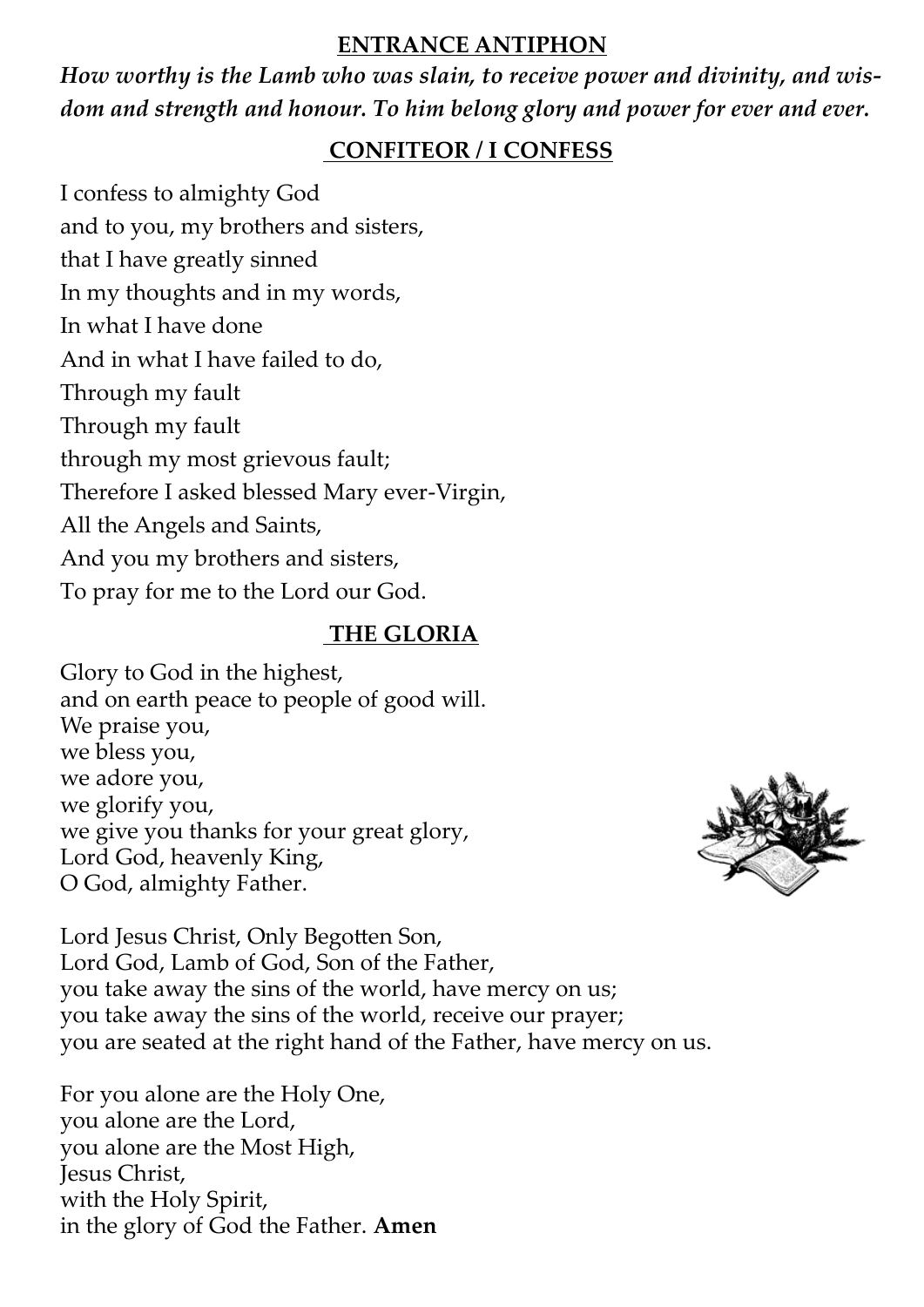## **LITURGY OF THE WORD**

#### **FIRST READING A reading from the prophet Ezekiel 34:11-12,15-17**

The Lord says this: I am going to look after my flock myself and keep all of it in view. As a shepherd keeps all his flock in view when he stands up in the middle of his scattered sheep, so shall I keep my sheep in view. I shall rescue them from wherever they have been scattered during the mist and darkness. I myself will pasture my sheep, I myself will show them where to rest – it is the Lord who speaks. I shall look for the lost one, bring back the stray, bandage the wounded and make the weak strong. I shall watch over the fat and healthy. I shall be a true shepherd to them.

As for you, my sheep, the Lord says this: I will judge between sheep and sheep, between rams and he-goats.

The word of the Lord. *R. Thanks be to God.* 

# *RESPONSORIAL PSALM Psalm 22(23):1-3,5-6*

### *R. The Lord is my shepherd; there is nothing I shall want.*

The Lord is my shepherd; there is nothing I shall want. Fresh and green are the pastures where he gives me repose. R

Near restful waters he leads me, to revive my drooping spirit. He guides me along the right path; he is true to his name.

You have prepared a banquet for me in the sight of my foes. My head you have anointed with oil; my cup is overflowing.

Surely goodness and kindness shall follow me all the days of my life. In the Lord's own house shall I dwell for ever and ever.

### **SECOND READING**

### *A Reading from the letter of St. Paul to the Corinthians 15:20-26.28* Christ has been raised from the dead, the first-fruits of all who have fallen asleep. Death came through one man and in the same way the resurrection of the dead has come through one man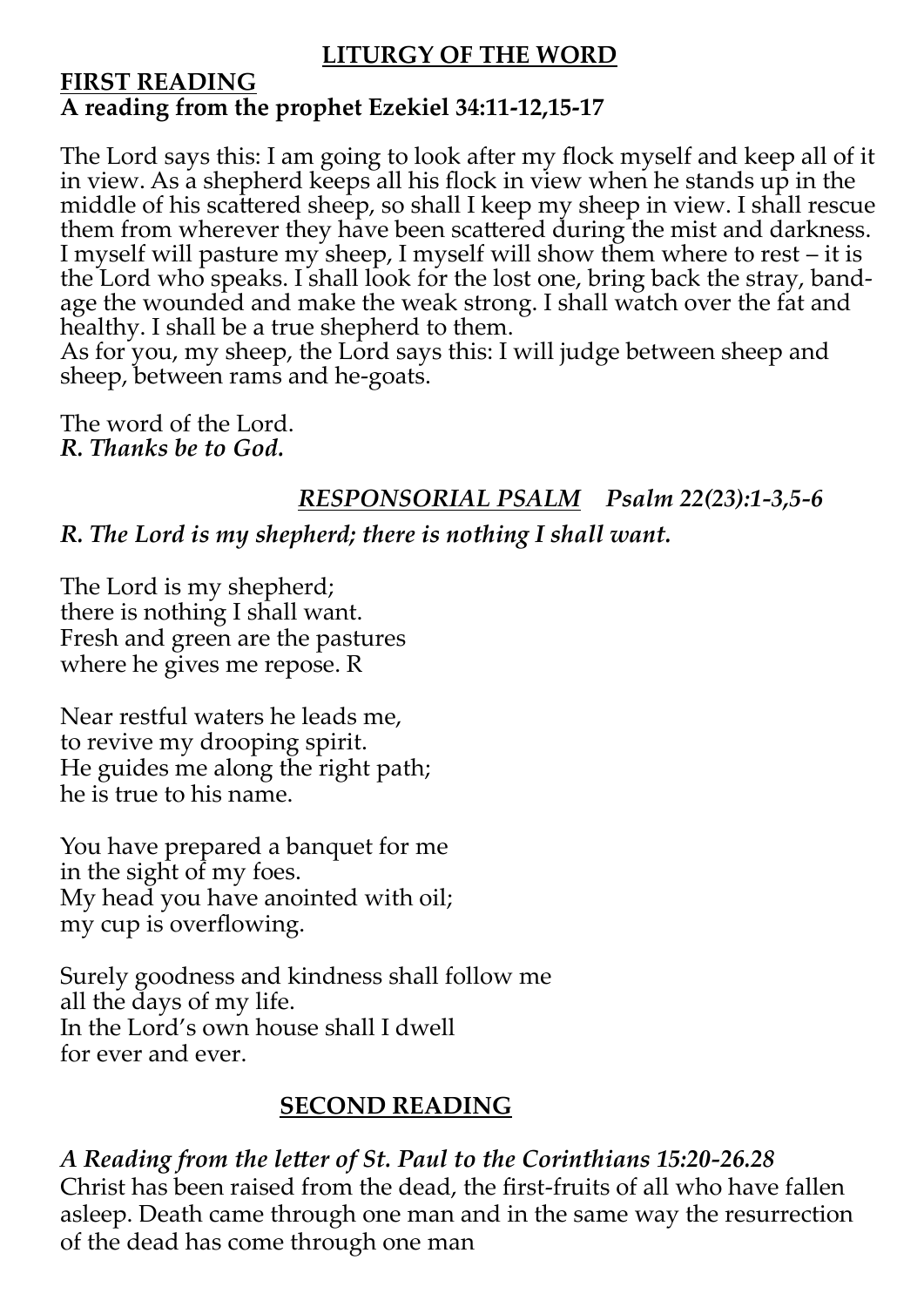Just as all men die in Adam, so all men will be brought to life in Christ; but all of them in their proper order: Christ as the first-fruits and then, after the coming of Christ, those who belong to him. After that will come the end, when he hands over the kingdom to God the Father, having done away with every sovereignty, authority and power. For he must be king until he has put all his enemies under his feet and the last of the enemies to be destroyed is death, for everything is to be put under his feet. And when everything is subjected to him, then the Son himself will be subject in his turn to the One who subjected all things to him, so that God may be all in all.

The word of the Lord. *R. Thanks be to God*

#### **GOSPEL ACCLAMATION**

**Alleluia, alleluia!**  *Blessings on him who comes in the name of the Lord! Blessings on the coming kingdom of our father David!* **Alleluia!**

#### **GOSPEL**

# *A reading from the Holy Gospel according to Matthew 25:31-46*

Jesus said to his disciples: 'When the Son of Man comes in his glory, escorted by all the angels, then he will take his seat on his throne of glory. All the nations will be assembled before him and he will separate men one from another as the shepherd separates sheep from goats. He will place the sheep on his right hand and the goats on his left. 'Then the King will say to those on his right hand, "Come, you whom my Father has blessed, take for your heritage the kingdom prepared for you since the foundation of the world. For I was hungry and you gave me food; I was thirsty and you gave me drink; I was a stranger and you made me welcome; naked and you clothed me, sick and you visited me, in prison and you came to see me." Then the virtuous will say to him in reply, "Lord, when did we see you hungry and feed you; or thirsty and give you drink? When did we see you a stranger and make you welcome; naked and clothe you; sick or in prison and go to see you?" And the King will answer, "I tell you solemnly, in so far as you did this to one of the least of these brothers of mine, you did it to me." 'Next he will say to those on his left hand, "Go away from me, with your curse upon you, to the eternal fire prepared for the devil and his angels. For I was hungry and you never gave me food; I was thirsty and you never gave me anything to drink; I was a stranger and you never made me welcome, naked and you never clothed me, sick and in prison and you never visited me." Then it will be their turn to ask, "Lord, when did we see you hungry or thirsty, a stranger or naked, sick or in prison, and did not come to your help?"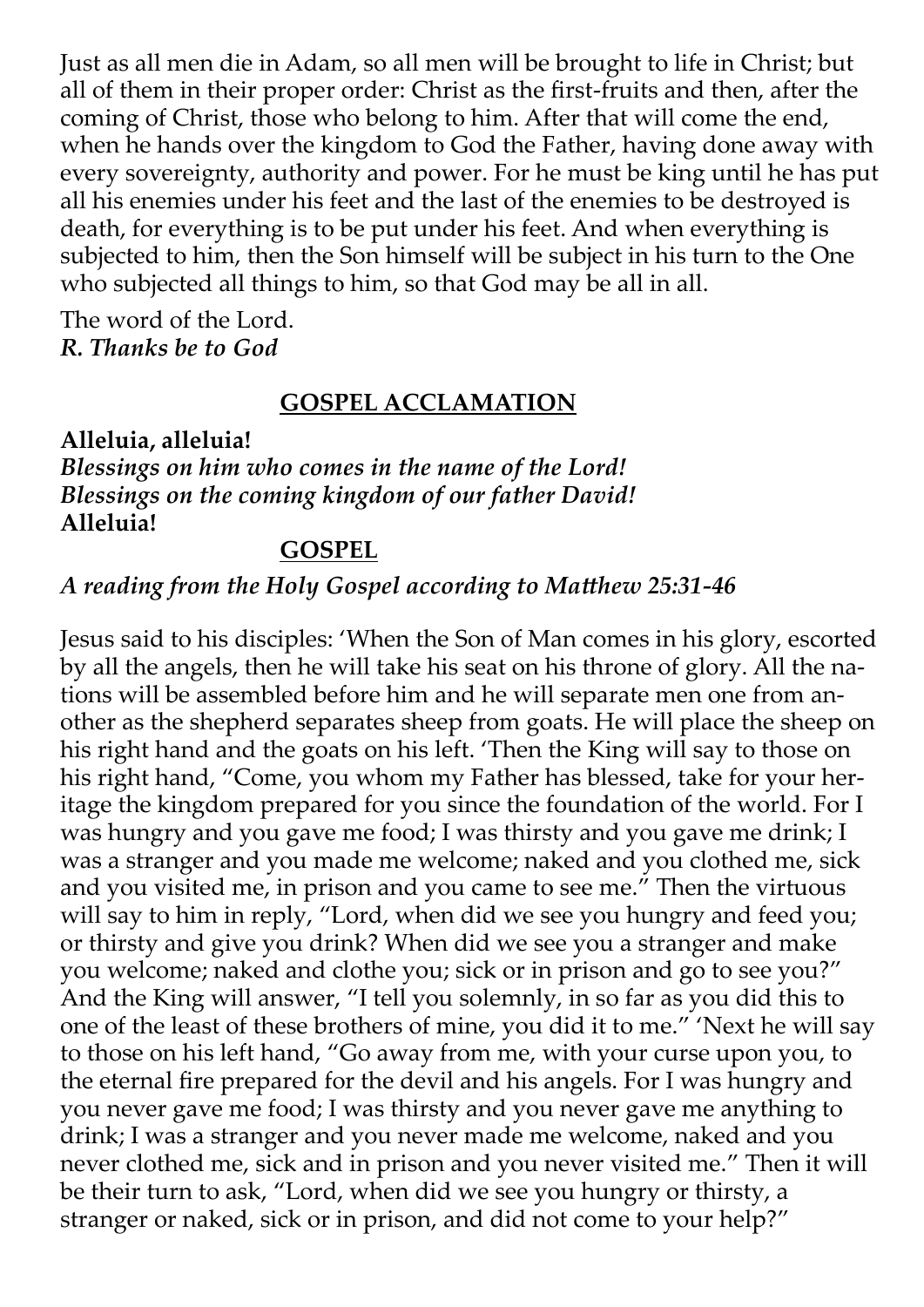Then he will answer, "I tell you solemnly, in so far as you neglected to do this to one of the least of these, you neglected to do it to me." 'And they will go away to eternal punishment, and the virtuous to eternal life.'

*The Gospel of the Lord. R. Praise to you, Lord Jesus Christ*

# **THE NICENE CREED**

**I believe in one God, the Father almighty, maker of heaven and earth, of all things visible and invisible.**

**I believe in one Lord Jesus Christ, the Only Begotten Son of God, born of the Father before all ages. God from God, Light from Light, true God from true God, begotten, not made, consubstantial with the Father; Through him all things were made. For us men and for our salvation he came down from heaven, and by the Holy Spirit (all bow)** *was incarnate of the Virgin Mary, and became man.*

**For our sake he was crucified under Pontius Pilate, he suffered death and was buried, and rose again on the third day in accordance with the Scriptures. He ascended into heaven and is seated at the right hand of the Father. He will come again in glory to judge the living and the dead and his kingdom will have no end.**

**I believe in the Holy Spirit, the Lord, the giver of life, who proceeds from the Father and the Son, who with the Father and the Son is adored and glorified, who has spoken through the prophets.** 

**I believe in one, holy, catholic, and apostolic Church. I confess one baptism for the forgiveness of sins and I look forward to the resurrection of the dead and the life of the world to come. Amen.** 

# **THE LITURGY OF THE EUCHARIST**

### **Pray brothers and sisters that my sacrifice and yours may be acceptable to God, the Almighty Father.**

*May the Lord accept the sacrifice at your hands for the praise and glory of his name, for our good and the good of all his holy Church.*

**SANCTUS:** *Holy, Holy, Holy Lord God of hosts. Heaven and earth are full of your glory. Hosanna in the highest. Blessed is he who comes in the name of the Lord. Hosanna in the highest.* 

# **THE MYSTERY OF FAITH**

*We proclaim your Death, O Lord, and profess your Resurrection, until you come again.* 

# **COMMUNION ANTIPHON**

*The Lord sits as King for ever. The Lord will bless his people with peace.*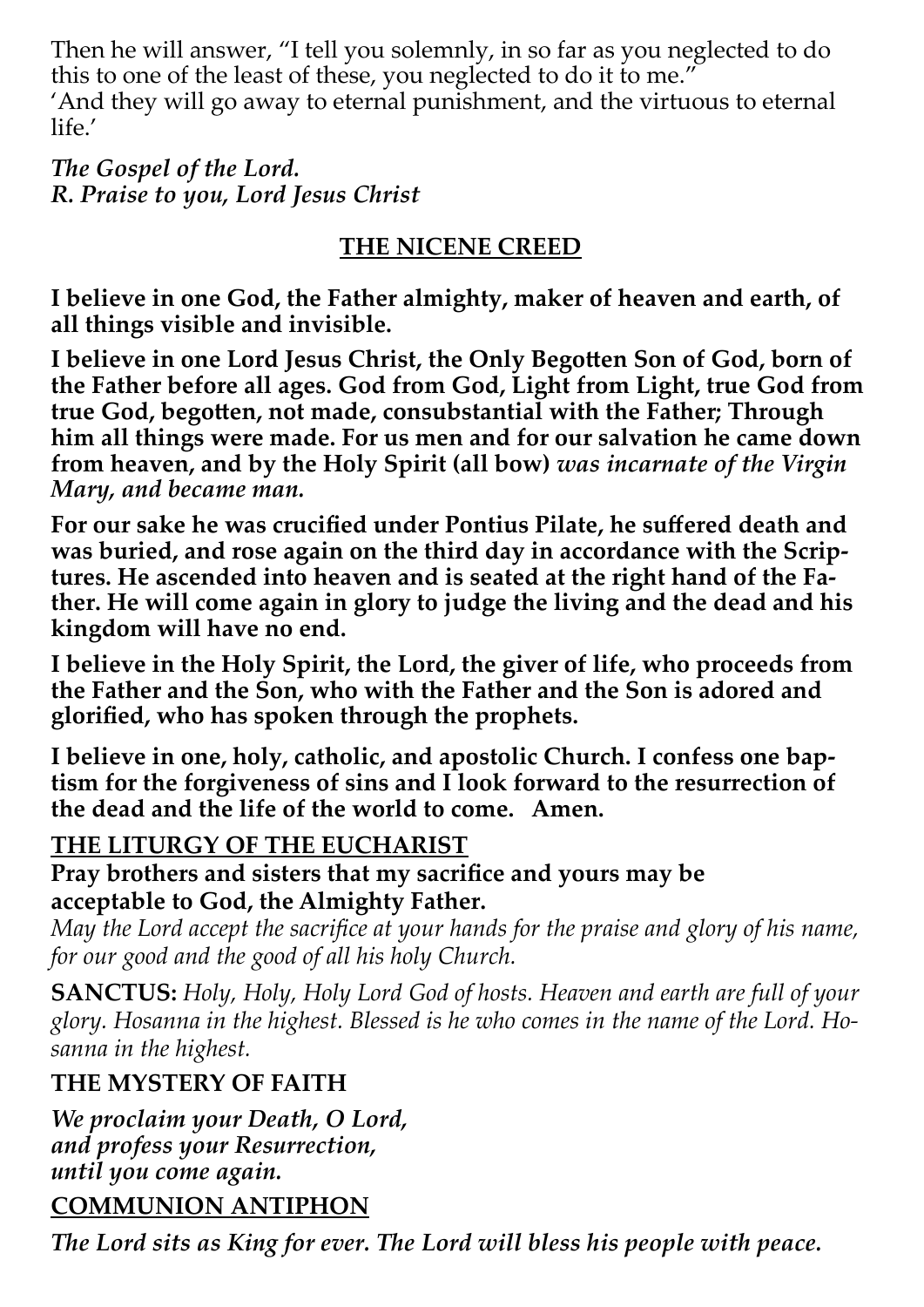**PARISH INFORMATION, FAITH NEWS & MISSION**

**LIVE STERAMING OF MASS: Monday to Sunday at 9.30am. Saturday 9.30am & 6.30pm. Please go to YouTube and type St Boniface Church Tooting to access our channel to watch live streaming or any old video.** 

**LIVE STERAMING OF ADORATION: 10am to 1pm and 5pm-7pm Monday to Sunday.**

**ROSARY TO PRAY FOR HOLY SOULS IN THE MONTH OF NO-VEMBER: Please join online for Rosary everyday at 6.30pm to pray for Holy Souls.**

**CHURCH OPENING HOURS FOR PRIVATE PRAYER: 10am to 1pm and 5pm-7pm.** Please come and spend some time in prayer with the Lord in the blessed sacraments during Adoration everyday 10am to 1pm.

**CHURCH OFFERING:** You can make your offering/donations when you visit the Church for private prayer. Encourage you to go to Church at least on weekend and spend some time in prayer. **Please drop your envelops/ offering in the offering boxes which can be found at the entrance and exits or the card machines at the back of the Church. Many thanks.**

**BAPTISMS:** No baptisms until 5th December.

**WEDDING**: Can be arranged with maximum 6 people

**FUNERAL:** Can be arranged with maximum 30 people.

**CONFESSIONS**: Please speak to a priest.

**PARISH OPEN HOUSE:** Closed during lockdown. The next Open House is on Friday 4th December.

**PARISH OFFICE:** Please contact by email: tooting@rcaos.org.uk or by phone at 0208 672 2345.

**PARISH COUNCIL:** Will meet on **Thursday 10th December** . **FINANCE COMMITTEE**: Will meet on **Tuesday 8th December. FIRST HOLY COMMUNION CATECHISTS**: Will meet on **Monday 7th December** and **CONFIRMATION CATECHISTS** on **Wednesday 9th December.** All the meetings will be in the Parish Main Hall/by Zoom at 7.15pm.

**LET US CONTINUE TO PRAY:** For all those who are affected by Coronavirus especially healthcare workers and all frontline workers. We say a Big thank you to all of them for looking after us and our loved ones. Thank you to each one of you for your prayers and support.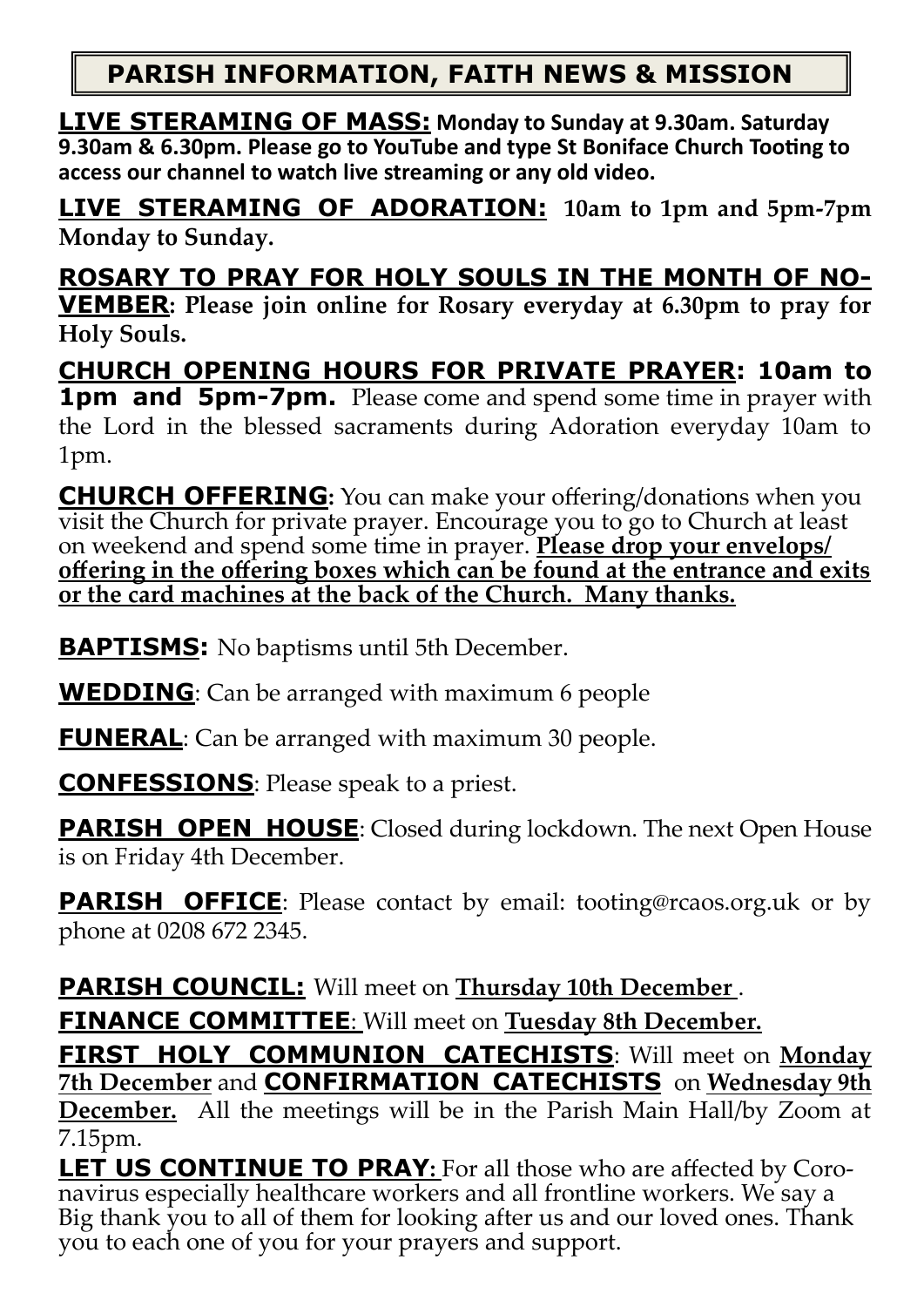# **RCIA: Next session is on Monday 7th December at 7.15pm**

# **MONTH OF NOVEMBER: MONTH OF HOLY SOULS**

We dedicate this month in prayer and love for our loved ones who are departed from this world. We place their names on the Altar and celebrate at least one Mass everyday for them throughout this Month.

**BOOK OF REMEMBRANCE:** The Parish is keeping a **BOOK OF REMEMBRANCE** on the steps of the Sanctuary. Your close deceased family members names are inscribed in it in alphabetical order (SURNAME). Please spent a moment in prayer at the memorial.

**HOSPITAL VISITS:** A Catholic Priest is available for patients, staff & Visitors to St. George's Hospital, Fr. Mark Higgins, on 0208 725 3069. Messages can be left. In emergencies phone the switchboard on 020 8672 1255 to page the Catholic



Priest, who can be reached 24/7. **Please note: No Mass in the hospital chapel during lockdown.**

**WE PRAY: for all staff who works in hospitals and care homes especially for our chaplains at George's Hospital.** 

*For all those who are celebrating their birthday this week the Parish wishes you a Happy Birthday and we join you to give thanks to God for the wonderful gift of life to you & you a special gift to us. The Parish also wishes every blessing to all the couples who are celebrating their wedding anniversary this week.*

# **PARISH PRAYER LIST**

**Please remember in your prayers all those on our parish prayer list.**

**The Sick:** Dessy, Helena O'Connor, Pat Nolan, Norah Bolger, Anne Scanlon, Fortunata D'Souza, Nigel Searle, Gordon King, Beverley King, Maria Fatima, Fernando, Michael Andrade, Rosaria Alfonso, Rosalie Hickey, Anastatsia Ogbonna, Nilojan Mariyathas, Tony Hardy, Esther Daley, Norman Mendonca, Irene Mendonca, Julianna Hayfron, Nino Abel, Albert Folvi, Marciana Tangcay, Geoff Blwyddin , Christina Grogan, Matilda Addison, Elizabeth Bosley, Janet Adams, Frances Brady, Maureen Connelly & Eli Lee Roberts.

**Death Anniversaries**: Patrick Gilhurst, Fredrick Manuel, Raymond D'Souza, Gloria Guillen and Marlo Luna, Rita D'Silva, Stephen Mason, Thomas Nugent, Eamon O'Sullivan, Bridget O'Dwyer, Daniel Moriarty, Barbara Morrissey, Jack McGuinness, Kathleen Jackson, John Hanahoe, Cornelius Coonihan, Evangeline Carpanen, Johanna Rookes, Hazel Hodges, Elizabeth Feely, James Maloney, Salome Sayno. **May they rest in peace – Amen**.